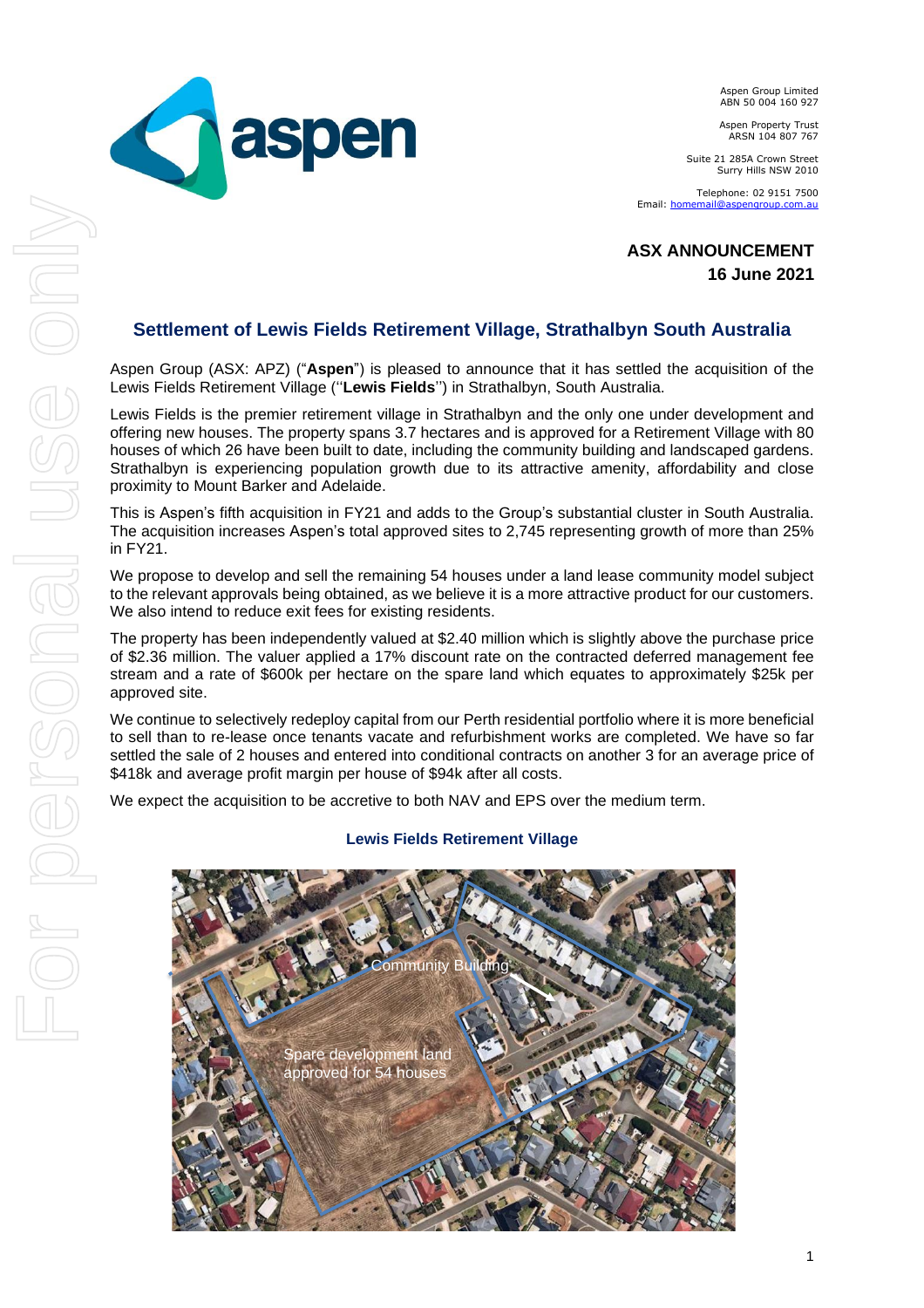

Further information regarding the acquisition was released to the ASX on 10 May 2021.

*Announcement authorised by the Board of Aspen Group Limited.*

| For further information, please contact: |                                |
|------------------------------------------|--------------------------------|
| David Dixon                              | John Carter                    |
| Joint Chief Executive Officer            | Joint Chief Executive Officer  |
| Phone: (+61) 2 9151 7584                 | Phone: (+61) 2 9151 7586       |
| Email: davidd@aspengroup.com.au          | Email: johnc@aspengroup.com.au |
|                                          |                                |